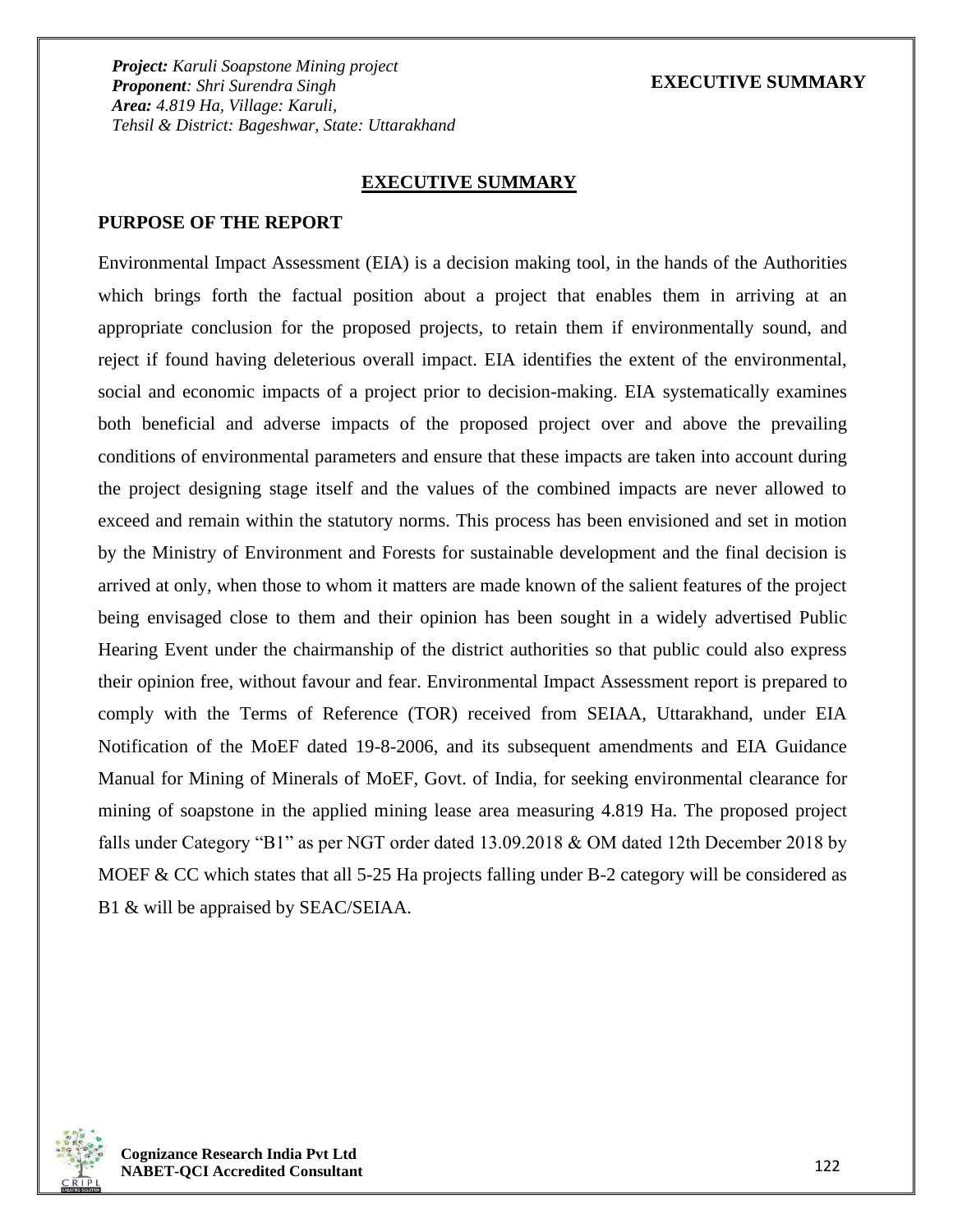### **IDENTIFICATION OF PROJECT & PROJECTPROPONENT**

The proposed project is for soapstone mining which covers an area of 4.819 Ha. near Village: Karuli,Tehsil & District: Bageshwar, State: Uttarakhand, Uttarakhand. It is fresh grant case of mining lease. State Govt. has given its consent to grant mining lease vide letter no. 1206/VII-A-1/2021/01(25)/2021 dated 25.08.2021. for a period of 25 years.

The applications for prior Environmental Clearance (Form-1, PFR) for the proposed project was submitted online vide Proposal no. SIA/UK/MIN/68527/2021 on 21<sup>st</sup> Oct, 2021 was considered by the SEAC (Uttarakhand) in its meeting dated 8<sup>th</sup> Nov,2021 for determination of the Terms of Reference (ToR) for preparation of the Environmental Impact Assessment (EIA) report. The Committee has issued Terms of Reference (ToR) for preparation of the EIA report and Environmental Management Plan vide letter No. 258/SEAC dated 11.11.2021 attached as Annexure- I

Soapstone finds its uses in all aspects of life and commercial business. Soapstone has wide applications across various industries. Some uses for soapstone or talc are paper, textile, cosmetics, paint, ceramics, detergents, animal feed, insecticide, plastics and various drying powder. Soapstone, also known as Talc or Talcum Powder, is a mineral that is naturally found in nature. The chemical name for Talc or Talcum Powder is hydrated magnesium silicate. The region Uttarakhand accounts for 29% of India's soapstone production. The Details of Production is depicted in Tables No. 10.1.

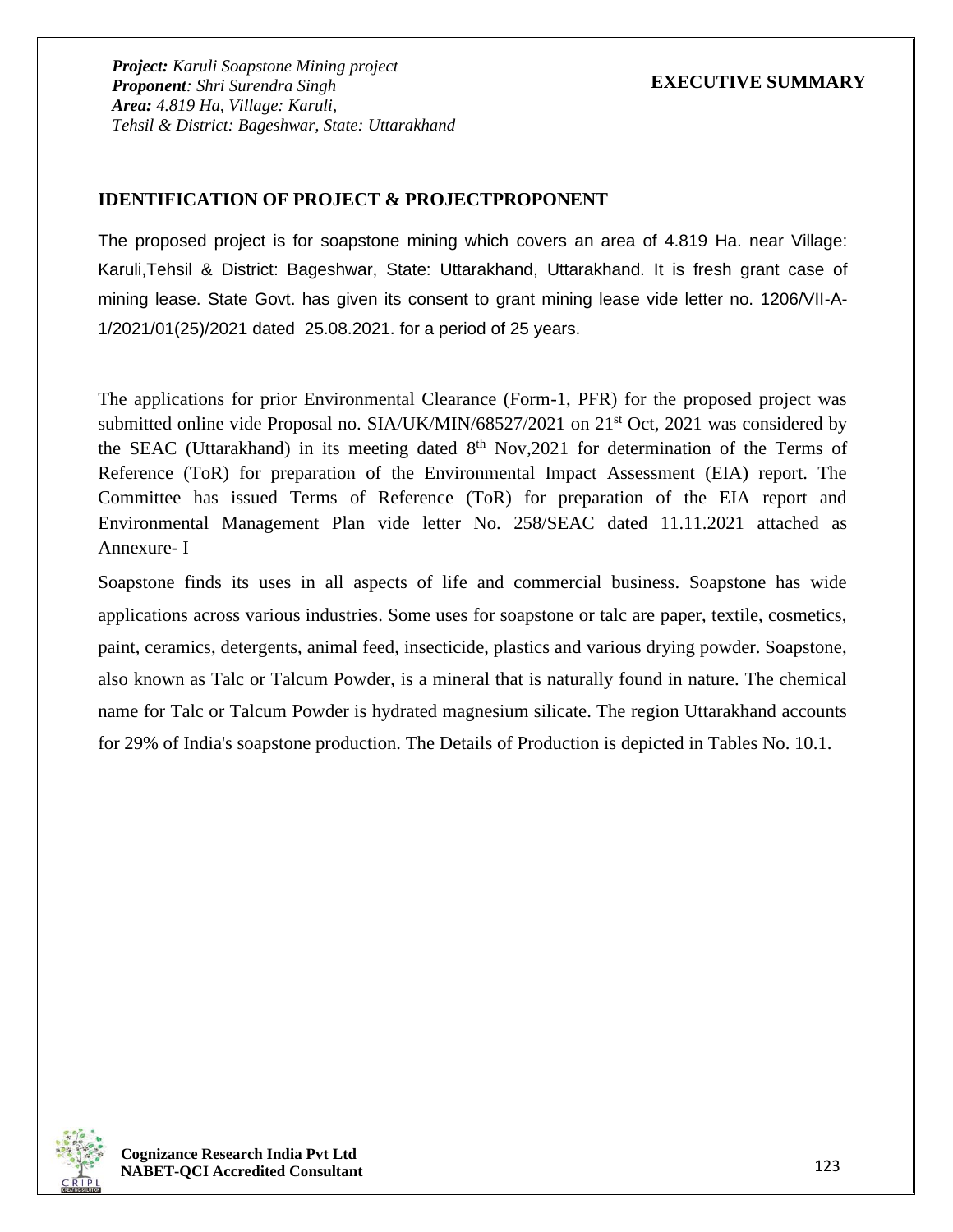### **EXECUTIVE SUMMARY**



**LOCATION MAP**

**Figure: - Project Location**



**Cognizance Research India Pvt Ltd NABET-QCI Accredited Consultant**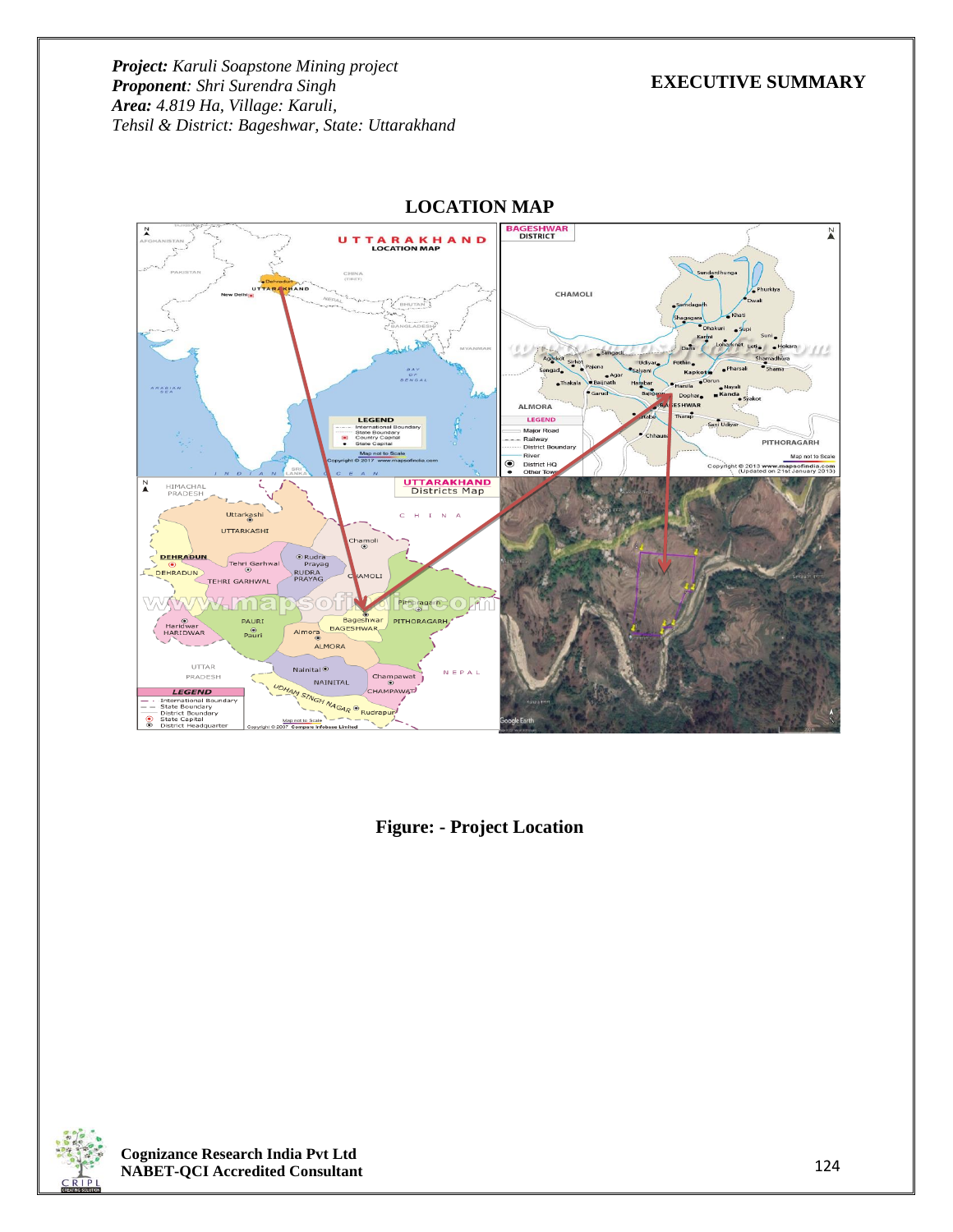|  | <b>Table Details of the Project</b> |
|--|-------------------------------------|
|  |                                     |

| S.  | <b>Parameters</b>              | <b>Description</b>                                                                                                                                                   |
|-----|--------------------------------|----------------------------------------------------------------------------------------------------------------------------------------------------------------------|
| No. |                                |                                                                                                                                                                      |
| 1.  | Name of the Project            | Karuli Soapstone Mining project                                                                                                                                      |
| 2.  | Location of the Project        | Area: 4.819 Ha, Village: Karuli<br>Tehsil & District: Bageshwar, State: Uttarakhand                                                                                  |
| 3.  | Project Proponent              | Shri Surendra Singh                                                                                                                                                  |
| 4.  | Lease period validity          | State Govt. has given its consent to grant mining<br>lease vide letter no. 1206/VII-A-1/2021/01(25)/2021<br>dated 25.08.2021. for a period of 25 years.              |
| 5.  | <b>Lease Details</b>           | It is fresh grant case of mining lease. State Govt. has<br>given its consent to grant mining lease for a period<br>of 25 years.                                      |
| 6.  | <b>Location of the Project</b> |                                                                                                                                                                      |
|     | Village                        | Karuli                                                                                                                                                               |
|     | Tehsil                         | Bageshwar                                                                                                                                                            |
|     | District                       | Bageshwar                                                                                                                                                            |
|     | <b>State</b>                   | Uttarakhand                                                                                                                                                          |
| 7.  | <b>Total Lease Area</b>        | 4.819 Ha                                                                                                                                                             |
| 8.  | Category of the Project        | " $B1"$                                                                                                                                                              |
| 9.  | Capacity of the Project        | 8016 TPA upto 10088 TPA (1st to 5th Year)                                                                                                                            |
| 10. | Topography                     | The highest level of area is 1072.40mRL towards<br>west side along boundary pillar 1-2 while lowest<br>level is 101.50mRL towards south east flank near<br>pillar 6. |

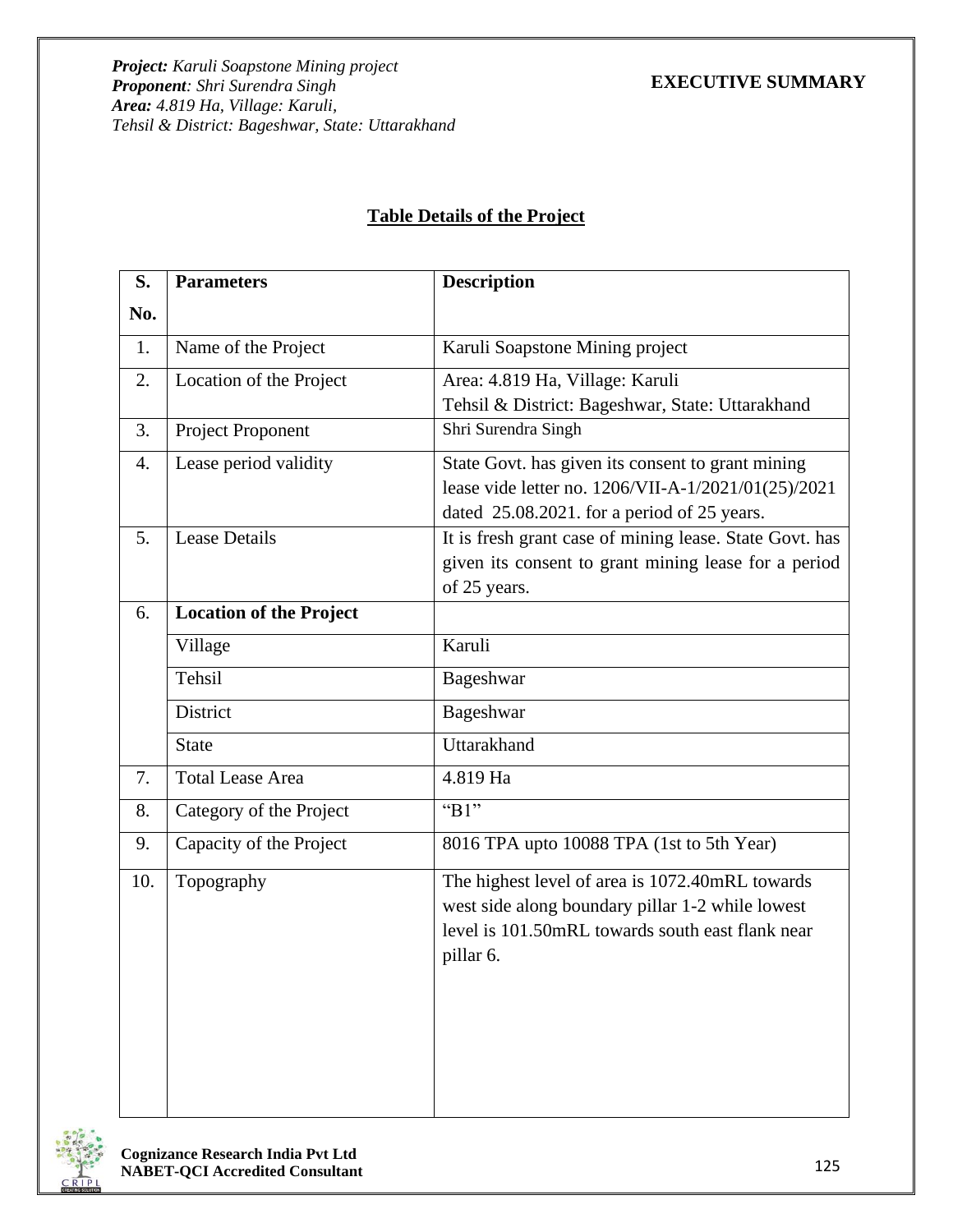*Project: Karuli Soapstone Mining project Proponent: Shri Surendra Singh Area: 4.819 Ha, Village: Karuli, Tehsil & District: Bageshwar, State: Uttarakhand*

| 11. | Lease Area Coordinate             | <b>Pillar</b><br>N <sub>0</sub>                                   | N                                                | E                                                  |
|-----|-----------------------------------|-------------------------------------------------------------------|--------------------------------------------------|----------------------------------------------------|
|     |                                   | 1.                                                                | 29°51'51.16"N                                    | 79°49'56.41"E                                      |
|     |                                   | 2.                                                                | 29°51'59.35"N                                    | 79°49'57.61"E                                      |
|     |                                   | 3.                                                                | 29°51'59.11"N                                    | 79°50'5.61"E                                       |
|     |                                   | 4.                                                                | 29°51'55.43"N                                    | 79°50'5.18"E                                       |
|     |                                   | 5.                                                                | 29°51'55.50"N                                    | 79°50'4.20"E                                       |
|     |                                   | 6.                                                                | 29°51'51.62"N                                    | 79°50'2.21"E                                       |
|     |                                   | 7.                                                                | 29°51'51.55"N                                    | 79°50'0.83"E                                       |
|     |                                   | 8.                                                                | 29°51'50.69"N                                    | 79°50'0.47"E                                       |
| 12. | Land Type                         |                                                                   | Agriculture land, waste land, State Govt. Land & |                                                    |
|     |                                   | Public Utility Land                                               |                                                  |                                                    |
| 13. | Method of Mining                  |                                                                   | Opencast, Mechanized Method                      |                                                    |
| 14. | Operational days/Year             | 240 Days                                                          |                                                  |                                                    |
| 15. | <b>Total Water Requirement</b>    | 7.715 KLD of water will be used for the project site              |                                                  |                                                    |
|     |                                   | (Drinking use, Sprinkling & Plantation)                           |                                                  |                                                    |
| 16. | Source of Water                   | Potable tankers                                                   |                                                  |                                                    |
| 17. | Man power requirement             | 21 persons                                                        |                                                  |                                                    |
| 18. | Nearest railway Station/ Airport  | Kathgodam, 71.22 Km, SW                                           |                                                  |                                                    |
|     | along with distance in Kms        | Airport: Naini Saini Airport, Pithoragarh, 46.48 km,<br><b>SE</b> |                                                  |                                                    |
| 19. | Nearest Town, City, District      |                                                                   | Nearest Town/District: Bageshwar, 8.0 km, W      |                                                    |
|     | Head Quarters along with          |                                                                   |                                                  |                                                    |
|     | distance in Kms                   |                                                                   |                                                  |                                                    |
| 20. | Ecological sensitive areas (Wild  | Not Available                                                     |                                                  |                                                    |
|     | life Sanctuaries, National Parks, |                                                                   |                                                  |                                                    |
|     | Biosphere Reserves, etc.)         |                                                                   |                                                  |                                                    |
| 21. | <b>Historical Places</b>          | None                                                              |                                                  |                                                    |
| 22. | Financial & Social benefit        | This Project will provide employment to local                     |                                                  |                                                    |
|     |                                   |                                                                   |                                                  | people directly and indirectly, which will improve |
|     |                                   | their socio-economic status.                                      |                                                  |                                                    |
| 23. | Proposed Project Cost             | Rs. 55.99 Lakhs                                                   |                                                  |                                                    |
| 24. | Proposed CER Cost                 | Rs.2.80 Lakhs                                                     |                                                  |                                                    |
| 25. | <b>EMP</b> Expenditure            | Rs. 11.62 Lakhs                                                   |                                                  |                                                    |

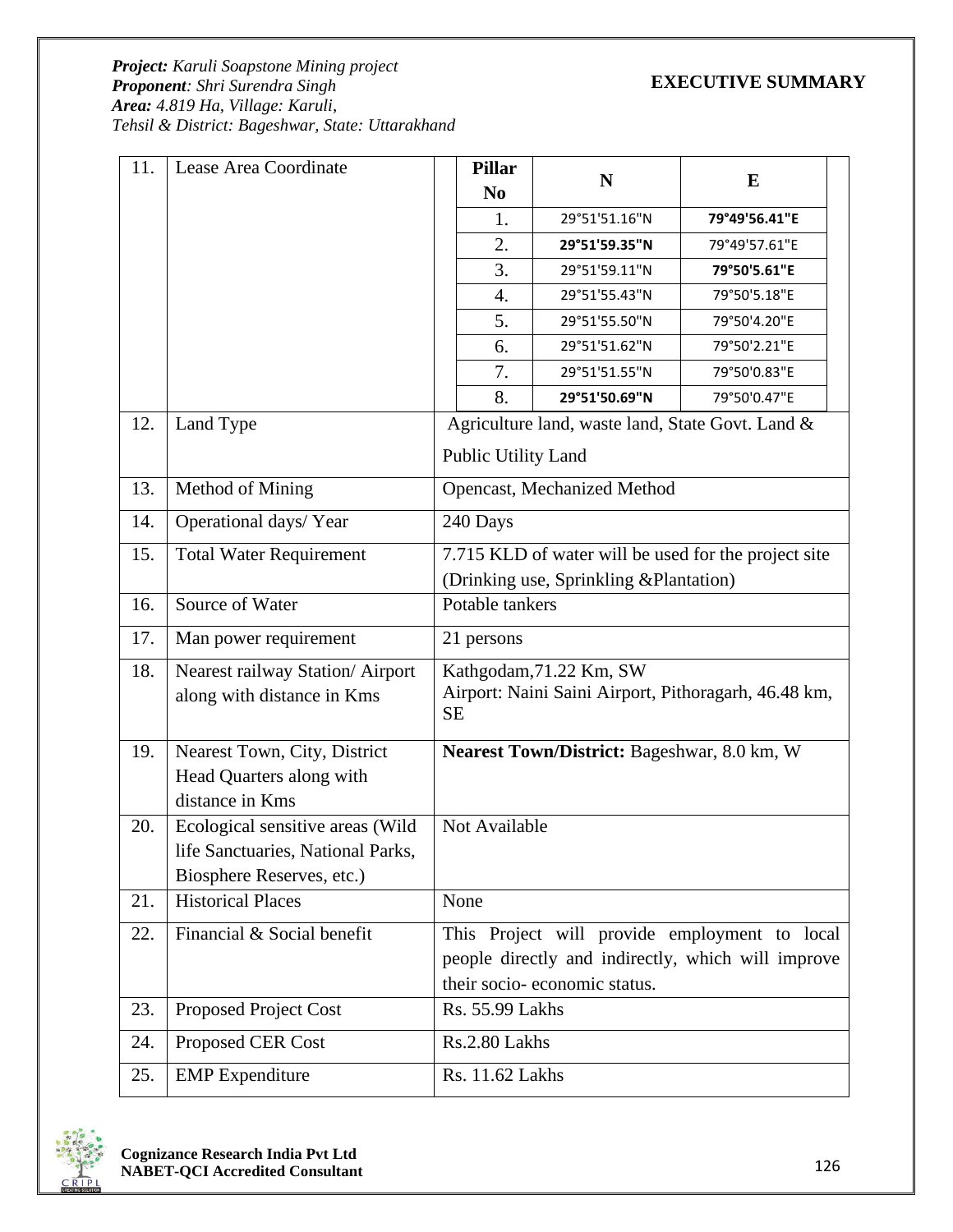## **EXECUTIVE SUMMARY**



**Figure: 10.2 – 500 M Map**

# **STATUS OF REGULATORY CLEARANCES OF THEPROJECT**

There is no National Park, Wildlife Sanctuary & National Monument, within core zone or 10 km radius of the ML area.

There is no legal issue against the project in the court of law.

# **MINE DEVELOPMENT AND PRODUCTION**

The mining will be done mechanized way in open cast method in quite a systematic manner by forming 6m high benches. However, there may be minor variation in the width and- height which

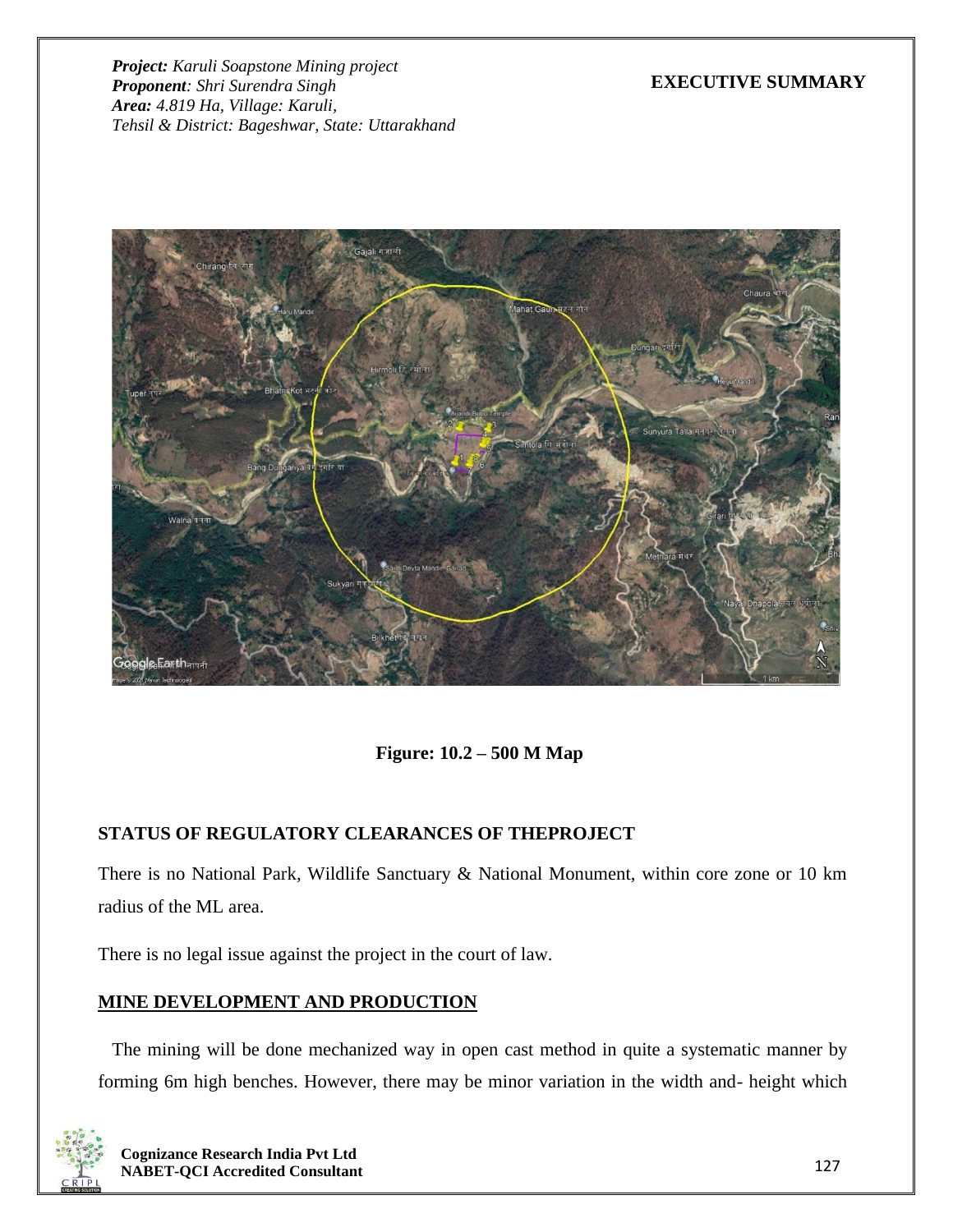## **EXECUTIVE SUMMARY**

the lessee will keep on mending. The top soil and interburden to be scrapped with the help of JCB machine, dozer, shovels, pickaxe, spade & crowbar and will be stacked separately in dump yard located near the working pit. The developmental working will be done by construction of road/track to different working benches, removal of top soil and interburden. The soil will be filled into the bags, loaded on mules and unload into stockyard.

### **Method of Mining**

It will be opencast mechanized mine. An excavator shall be deployed for the removal of overburden. Mining shall be carried out in two pits viz pit I & pit II. The height & width of benches shall be kept  $6.0m \& 8.0m$  with face slope  $68^\circ$ . The waste to be generated shall be dumped towards slope side of working pits  $\&$  dumping shall be carried out in single terrace.

No further beneficiation will be required except breaking & sorting. The different grade of soapstone will be filled into 50 kg plastic bags & transported the too road side yard manually. From road side the soapstone bags will be loaded into trucks through manually and transported to market.

#### **IMPACT ON LAND USE & RECLAMATION OF MINED OUT AREAS**

Opencast mining activities may alter the landscape of the lease area and also cause some disturbance to the surface features of the surrounding areas. Mining will be done after leaving 7.5 m safety barrier. Plantation will be developed in consultation with district administration/ local authority, wherever feasible.

#### **Proposal for reclamation of land affected by mining activities:**

The mining will commence from the higher levels and will advance towards lower levels. Intermittent backfilling will commence from the higher levels and subsequently advance towards the lower elevation so that terraced agriculture fields would undertake in such a manner that original land use will be restored i.e. before the onset of monsoon will be handed over to cultivators for cultivation. The final backfilling will be started once the ultimate benches are formed and pit reaches the optimum economic depth. All recovery of the mineral will be of the saleable grade.

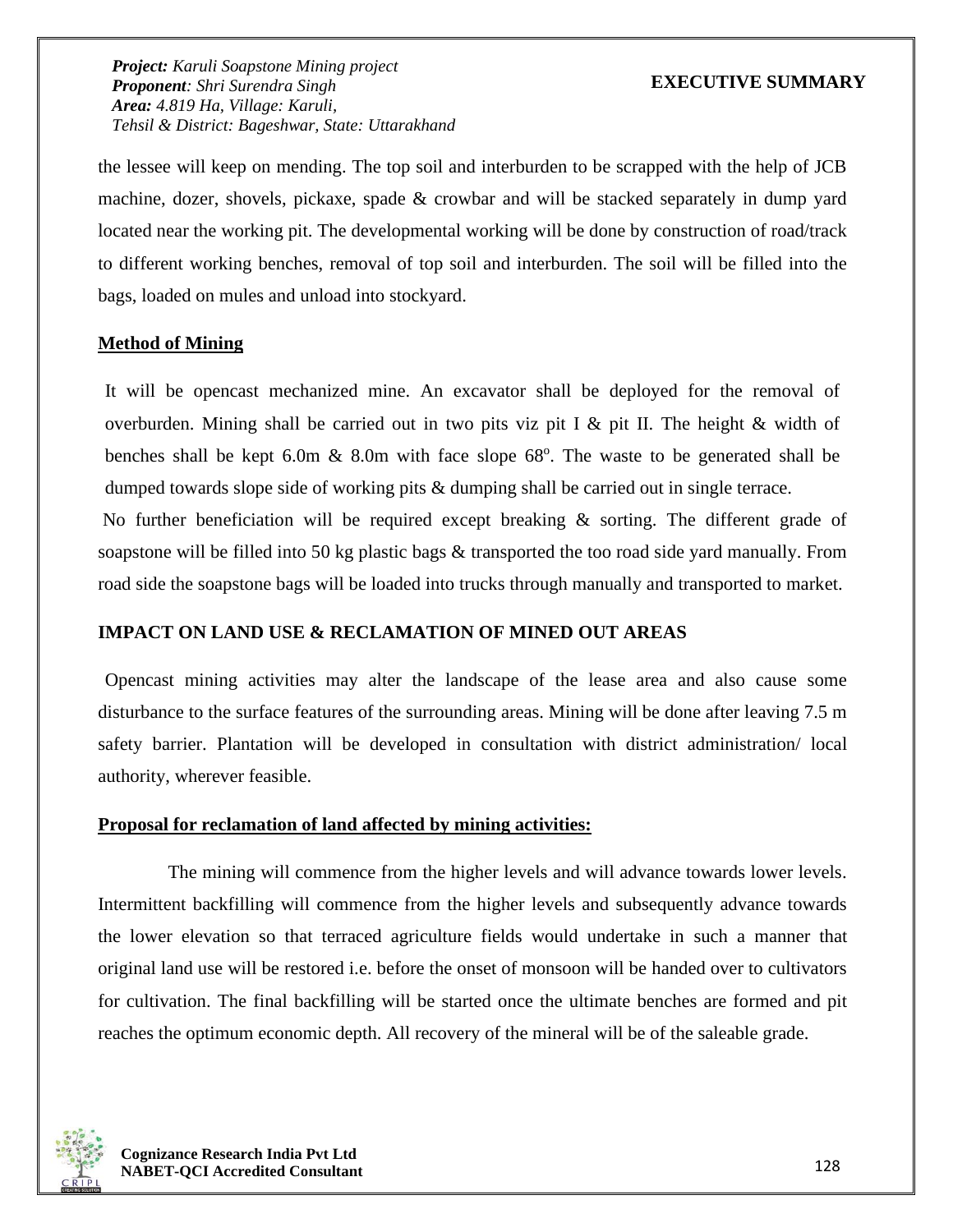## **EXECUTIVE SUMMARY**

Plantation will be raised in 7.5m barrier zone along the boundaries of the mining lease area by planting the native species around ML area, backfilled and reclaimed area, around water body, roads etc. in consultation with the local DFO/Agriculture department.

## **LAND USE PATTERN**

Presently (pre-mining), the land covered under the mine lease area is non-forest land.

| <b>Forest</b>       | <b>Non Forest</b><br>Area |                            | Area  |
|---------------------|---------------------------|----------------------------|-------|
| Land                | (ha)                      | Land                       | (ha)  |
| Forest<br>(specify) | Nil                       | (i) waste land,            | Nil   |
| Area (ha)           |                           | (ii) grazing land,         | 0.014 |
|                     |                           | (iii) Agriculture land,    | 4.413 |
|                     |                           | (iv) others (specify)      | Nil   |
|                     |                           | <b>Public Utility Land</b> |       |
|                     |                           | (IkoZtfud Hkwfe1/2         |       |
|                     |                           | State Govt. Land           | 0.048 |

### **BASELINE ENVIRONMENTAL STATUS**

Three soil samples were collected in and around the mine lease area to assess the present soil quality of the region. Physical characteristics of soil were characterized through specific parameters viz bulk density, porosity, water holding capacity, pH, electrical conductivity and texture. Soil pH plays an important role in the availability of nutrients. Soil microbial activity as well as solubility of metal ions is also dependent on pH. In the study area, variations in the pH of the soil were found to be slightly basic (7.15 to 7.48). Electrical conductivity (EC) is a measure of the soluble salts and ionic activity in the soil. In the collected soil samples the conductivity ranged from 264- 298µmhos/cm.

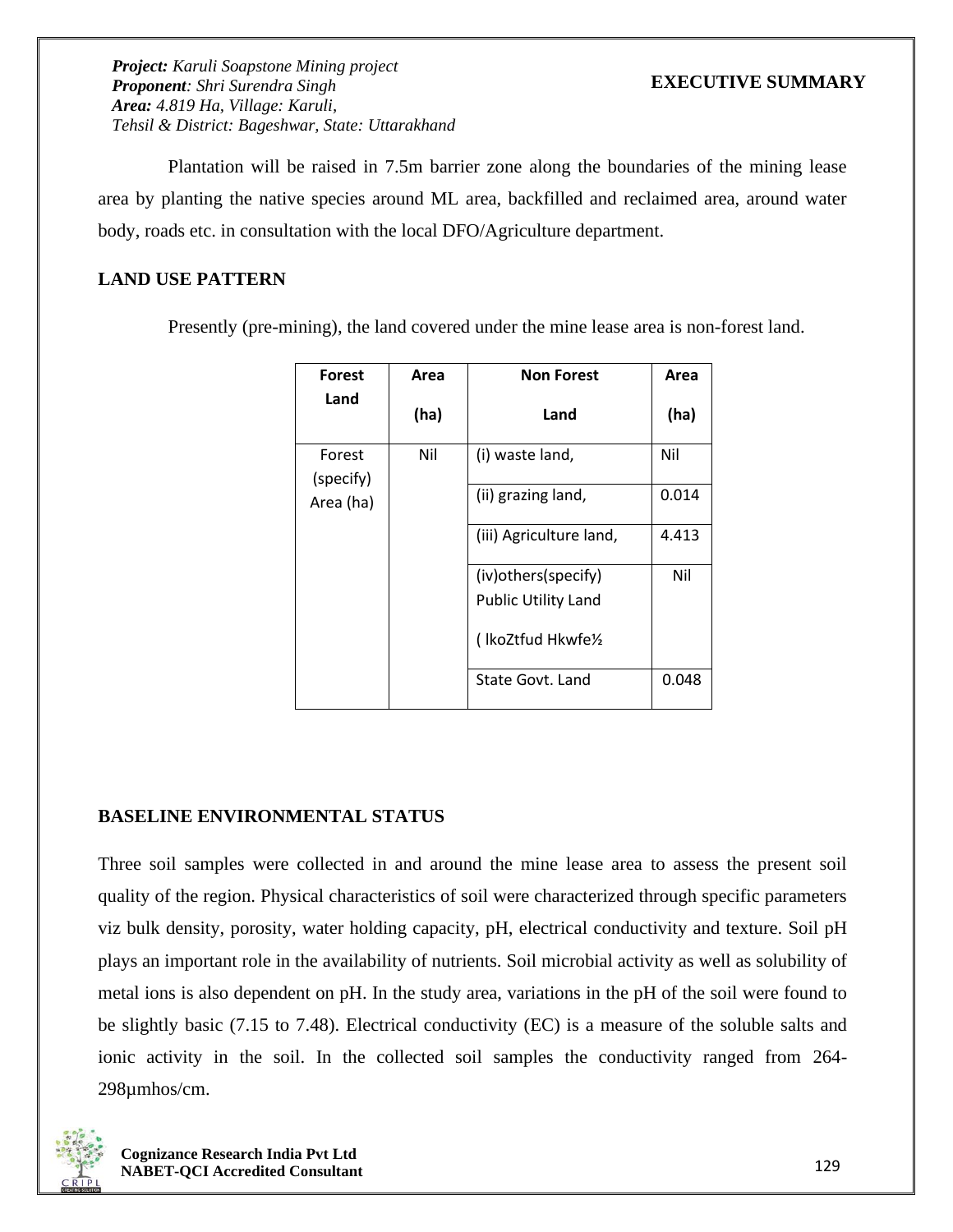### **EXECUTIVE SUMMARY**

The soils with low bulk density have favorable physical condition where as those with high bulk density exhibit poor physical conditions for agriculture crops.

Based on the results, it is evident that the soils are not contaminated by any polluting sources.

#### **Meteorology**

Meteorological data at the site was monitored during 1st Oct 2021 to 31th Dec 2021 representing post- monsoon season.

#### **Ambient Air Quality**

Ambient Air Quality Monitoring (AAQM) has been carried out at five locations during pre-monsoon season from 1st Oct 2021 to 31th Dec 2021. The minimum and maximum level of PM10 recorded within the study area was in the range of  $63.21\mu\text{g/m}^3$  to  $87.26\mu\text{g/m}^3$  with the 98th percentile  $86.16\mu\text{g/m}^3$ . The minimum and maximum level of PM2.5 recorded within the study area was in the range of  $23.38\mu$ g/m3 to  $38.53\mu$ g/m3 with the 98th percentile  $38.51 \mu$ g/m<sup>3</sup>. The minimum and maximum concentration of SO2 recorded within the study area was 5.4 /m<sup>3</sup>to 9.6 $\mu$ g/m<sup>3</sup> with the 98th percentile  $9.65\mu g/m^3$ . The minimum and maximum level of NO2 recorded within the study area was in the range of was  $14.3\mu$ g/m<sup>3</sup> to  $21.7\mu$ g/m<sup>3</sup> with the 98th percentile  $21.33 \mu$ g/m<sup>3</sup>. The results thus obtained indicate that the concentrations of PM10, PM2.5, SO2 and NO2 in the Ambient Air are well within the National Ambient Air Quality (NAAQ) standards for Industrial, Residential, Rural and other areas.

#### **Water Quality**

The water quality in the impact zone was assessed through physico-chemical and Microbiological analysis of ground water samples. The results have been compared with the drinking water quality standards specified in IS: 10500. It was observed that all the physicochemical parameters and heavy metals from ground water samples are below stipulated limits for drinking water standards.

 $\Box$ The pH limit fixed for drinking water samples as per IS-10500 Standards is 6.5 to 8.5 beyond this range the water will affect the mucus membrane or water supply system. During the study period,

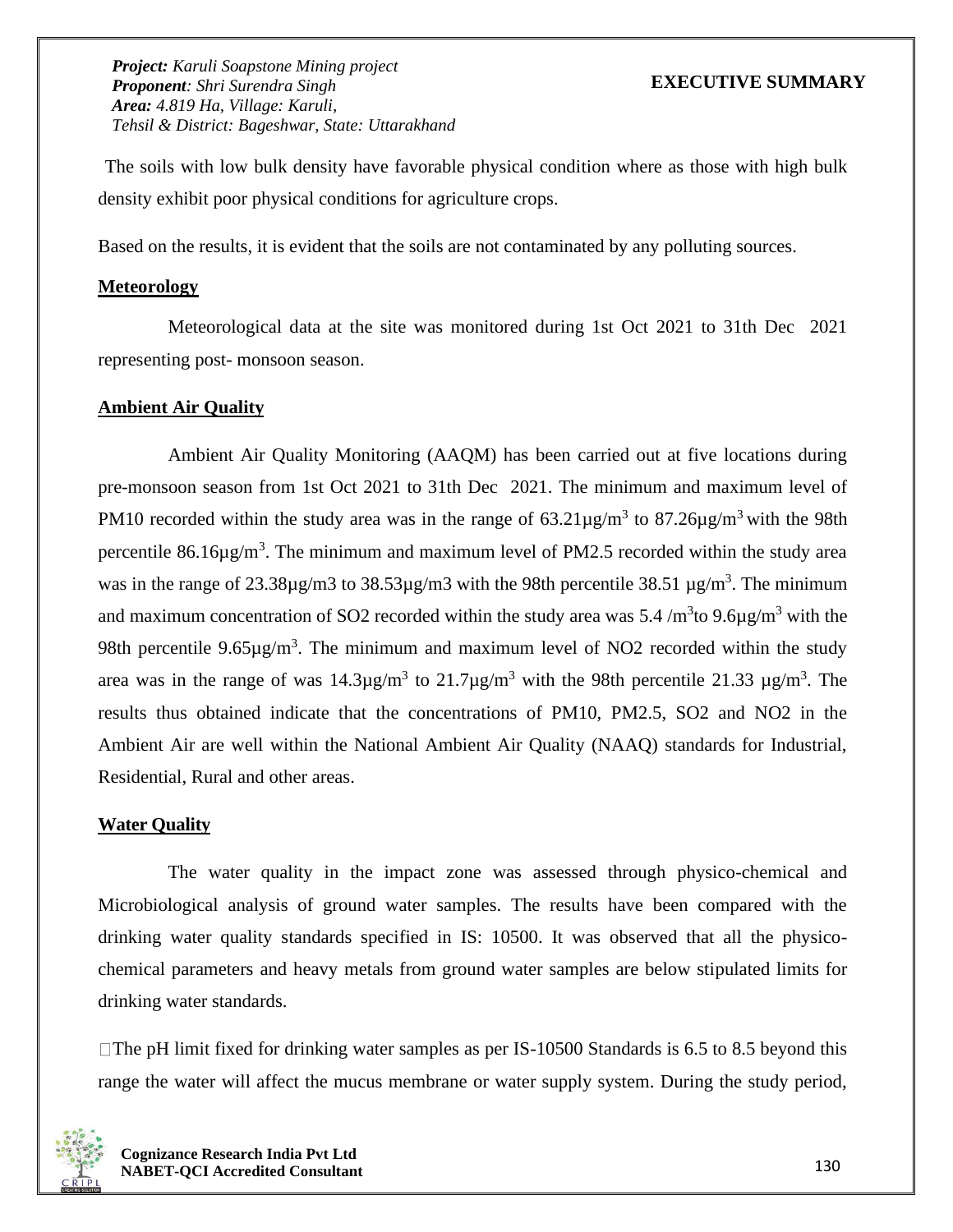### **EXECUTIVE SUMMARY**

the pH was varying for ground waters from 7.23to7.32and the surface waters are 7.64to7.72. The pH values for all the samples collected in the study area during study period were found to be within the limits.

 $\Box$ The desirable limit for total dissolved solids as per IS-10500 Standards is 500 mg/l whereas the permissible limits in absence of alternate source is 2000 mg/l, beyond this palatability decreases and may cause gastro intestinal irritation. In ground water samples collected from the study area, the total dissolved solids are varying from 263 mg/l to 275 mg/l l. The TDS of the samples were above the desirable limit but within the permissible limit of 2000 mg/l.

 $\Box$  The desirable limit for chlorides is 250 mg/l as per IS-10500 Standards whereas, permissible limit of the same is 1000 mg/l beyond this limit taste, corrosion and palatability are affected. The chloride level in the surface water samples collected in the study area were ranging from 13 mg/l to a maximum of19 mg/l, in ground water samples19mg/lto23mg/l. The chloride samples are within the desirable limits.

 $\Box$ The desirable limit as per IS-10500 Standards for hardness is 200 mg/l whereas the permissible limit for the same is 600 mg/l beyond this limit encrustation in water supply structure and adverse effects on domestic use will be observed. In the ground water samples collected from the study area, the hardness is varying from 172.8mg/l to 182mg/l.

 $\Box$  Fluoride is the other important parameter, which has the desirable limit of 1 mg/l and permissible limit of 1.5 mg/l. however the optimum content of fluoride in the drinking water is 0.6 to 1.5 mg/l. If fluoride content is less than 0.6 mg/l it causes dental carries, above 1.5 mg/l causes flurosis. In the ground water samples of study area the fluoride value were in the range of 0.2 mg/l to 0.6 mg/l. In surface water 0.37 mg/l to 0.44 mg/l.

Overall all the samples collected from the study area were found to be fit for consumption, Most of ground water samples are well within the permissible limits, as per IS-10500. Most of the heavy metals in all samples are below detectable limits.

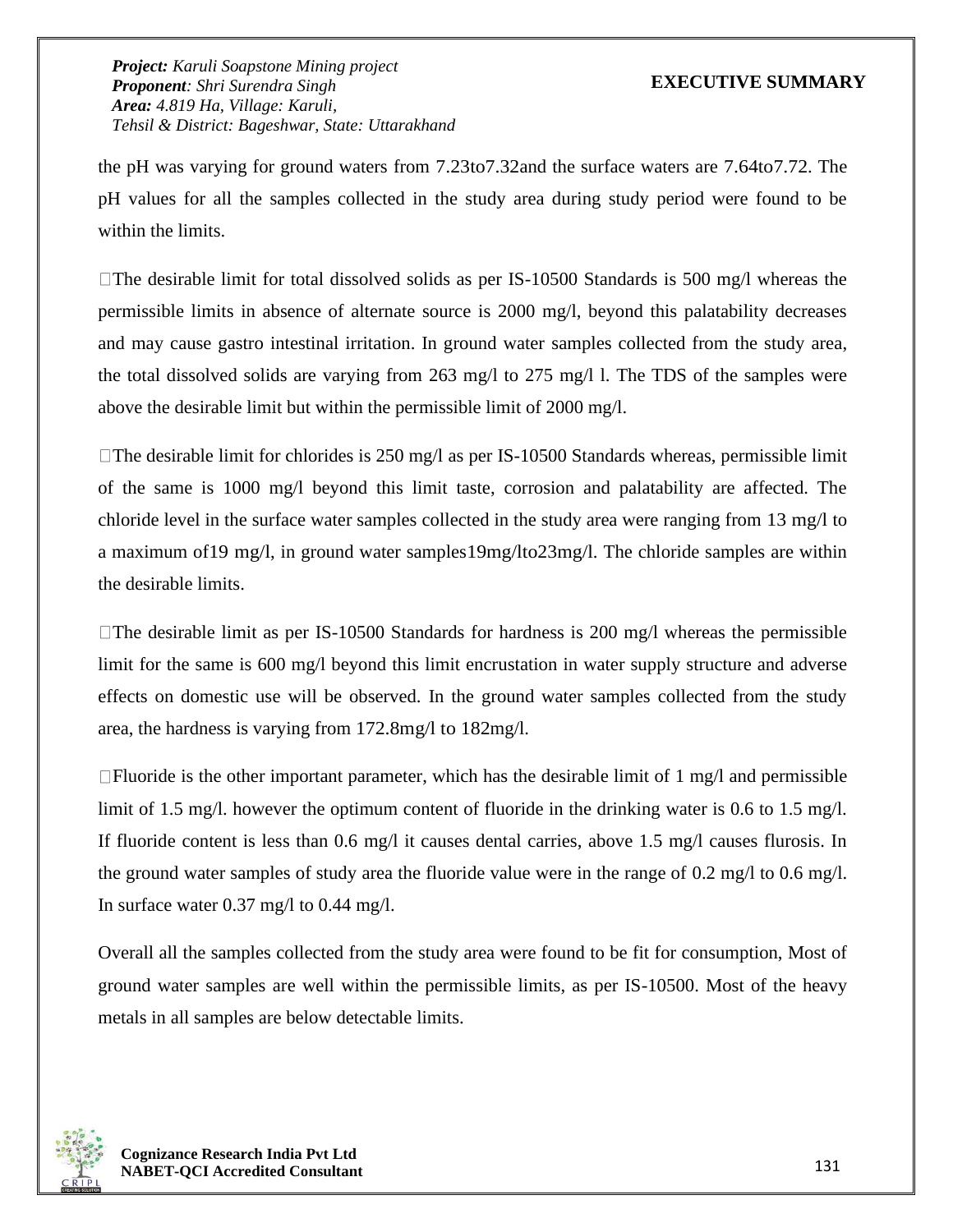## **Noise Levels**

The noise level monitoring results of 1st Oct 2021 to 31th Dec 2021 are presented in Table 3.5. The ambient noise level instudy area during the day time varies from 45.87 to 40.23 dB(A) during day time and 41.27 to 36.15 dB(A)during night which is within the specified limits of CPCB.

### **Ecological Environment**

There are no wildlife sanctuaries and National Parks within the study area of 10-km radius.

## **ANTICIPATED ENVIRONMENTAL IMPACTS**

### **Impact on Air Quality**

Soapstone mine where PM10 and PM2.5 will be the main pollutants generated in mining activities. The emissions of Sulphur dioxide (SO2), Nitrogen Oxide (NO2) contributed by diesel operated equipment and vehicles movement were considered marginal as branded make and vehicles with PUC certificate will be operated only. Fugitive dust and particulates are major pollutants occurred in the mining activities. Fugitive emissions will be settled by 70- 80% by use of multiple water sprinklers. Prediction of impacts on air environment will be made with proposed production and net increase in PM10 and PM2.5 emissions at the proposed site and at the 10 km radius of study area due to mining activities.

Air pollution sources in the operating mine was classified into two categories

- i. Loading and unloading of mineral and OB, IB
- ii.Transportation on the haul road

# **Impact on Water Resources Surface Water Resources**

The topography of the area will not be largely changed in view of the proposed concurrent reclamation. During the mining activity period, there is a possibility of mixing of

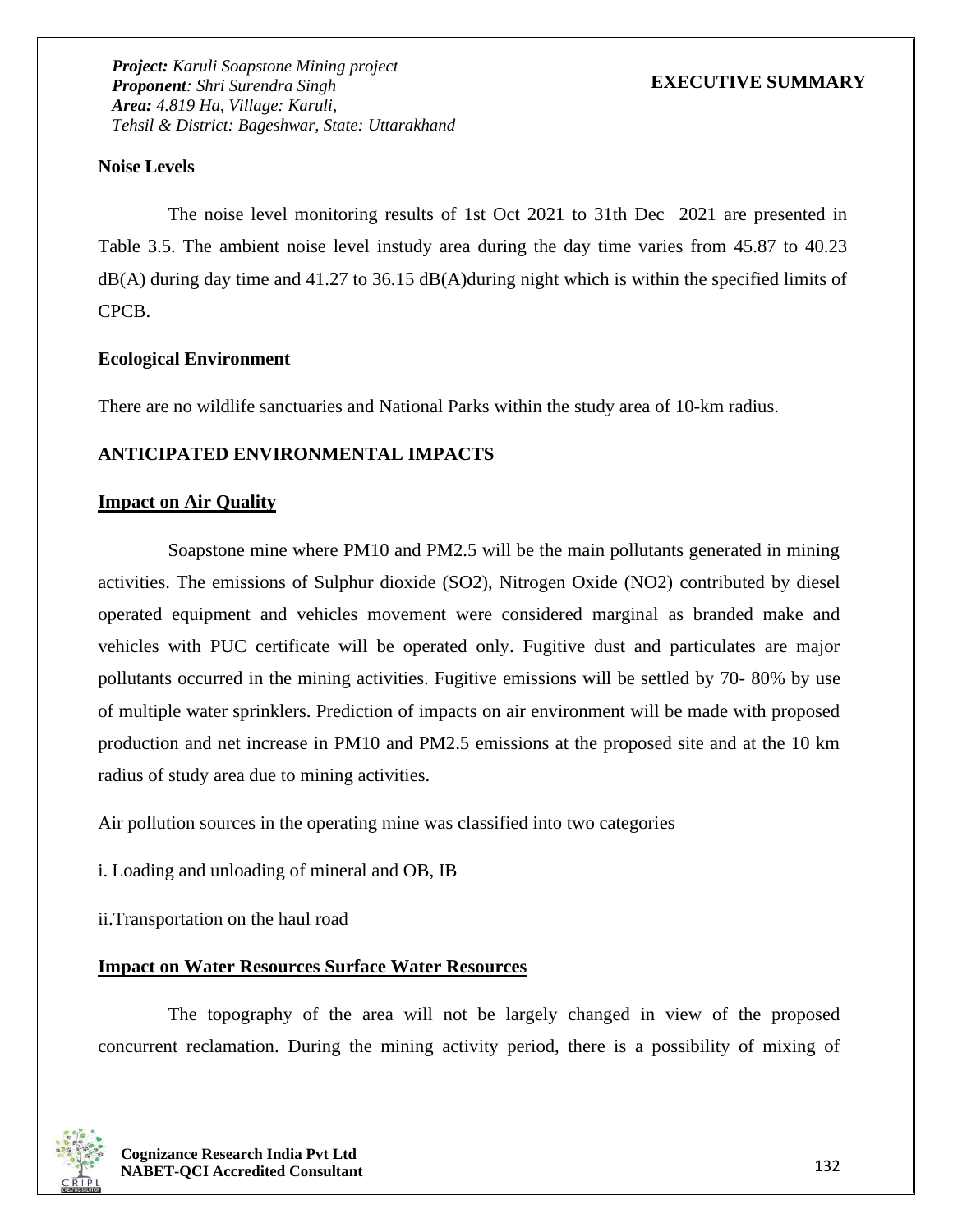## **EXECUTIVE SUMMARY**

freshly disturbed material with the rain water. To take care of such happenings, retaining walls have been provided along the backfilled pits and along the soil and interburden dumps.

### **Groundwater Resources**

The water table in hills is usually very deep and does not have any relevance with mining activities. However, concurrent restoration to original topography will not be disturbing the percolating water.

#### **Impact on Water Quality**

The impact on water quality will be confined to increased suspended solids during rain. The dumps will be secured with toe walls and rainy water will not carry significant suspended material.

### **Impact on Noise Levels and Ground Vibrations**

With the mining operations, due to the deployment of machinery, operation for mine development, excavation and transportation of soapstone, it is imperative that noise levels would increase. It is also observed that these incremental noise levels will not significantly affect the existing ambient noise levels.

#### **Impact on Soil**

The environmental impacts of the mining activities on topsoil are based on the quantity of removal of topsoil and its dumping. In the present project as it is proposed to temporarily store the topsoil and use it for plantation schemes, no impact of dozing of topsoil is envisaged.

The soil erosion from overburden and interburden dumps is not envisaged in the present project, as sufficient measures as detailed in the EMP would be undertaken.

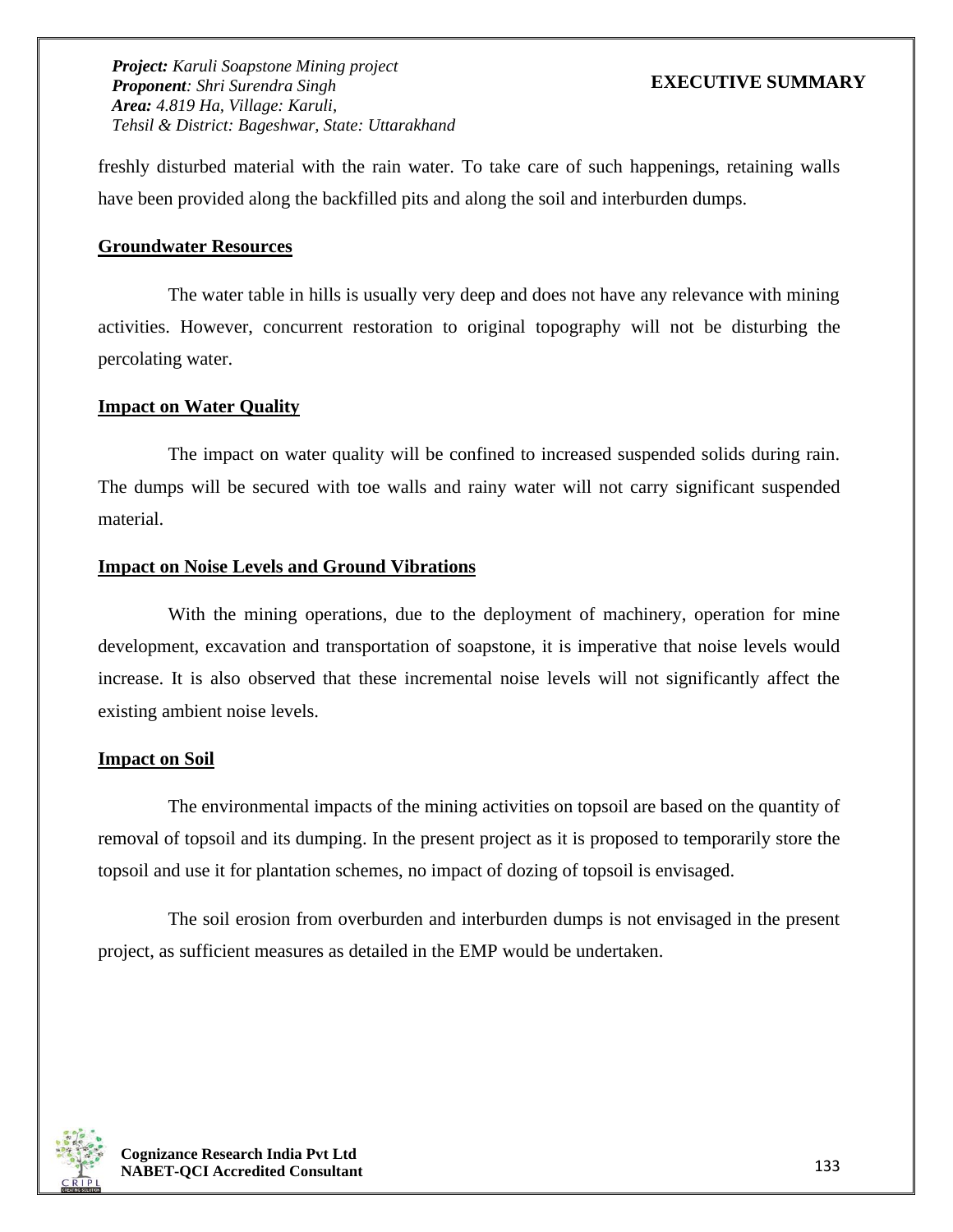### **Impact on Flora and Fauna**

There is no forest area in the core zone area of the lease. As the mining activity is restricted to core zone, no significant impact on the flora of the buffer zone due to the proposed mining of Soapstone is anticipated.

The incremental dust generations due to the mining operations, at the boundary of the mine lease are insignificant and it is also expected that with the adoption of mitigatory measures as suggested in EMP, the impact due to operation of the mine will be minimal on the terrestrial ecosystem and also on the adjacent forest area.

The impact on the fauna of the buffer zone due to the mining activity will be marginal. The proposed progressive plantation over a period of time will reduce the impact, if any, on the fauna.

#### **Impact on Land Use Pattern**

The proposed opencast mine will result in change the land use pattern of the ML area. The land degradation is expected during mining activities like excavation, overburden dumping, soil extraction etc. Land requirement for the project has been assessed considering functional needs.

#### **Impact on Socio - Economic Aspects**

The mine area does not cover any habitation. Hence the mining activity does not involve any displacement of human settlement. No public buildings, places, monuments etc exist within the lease area or in the vicinity. The mining operation will not disturb/ relocate any village or need resettlement. Thus no adverse impact is anticipated.

The impact of mining activity in the area is positive on the socio-economic environment of the region. The proposed Soapstone Mine will be providing employment to local population and it will be give preference to the local people whenever there is requirement of man power.

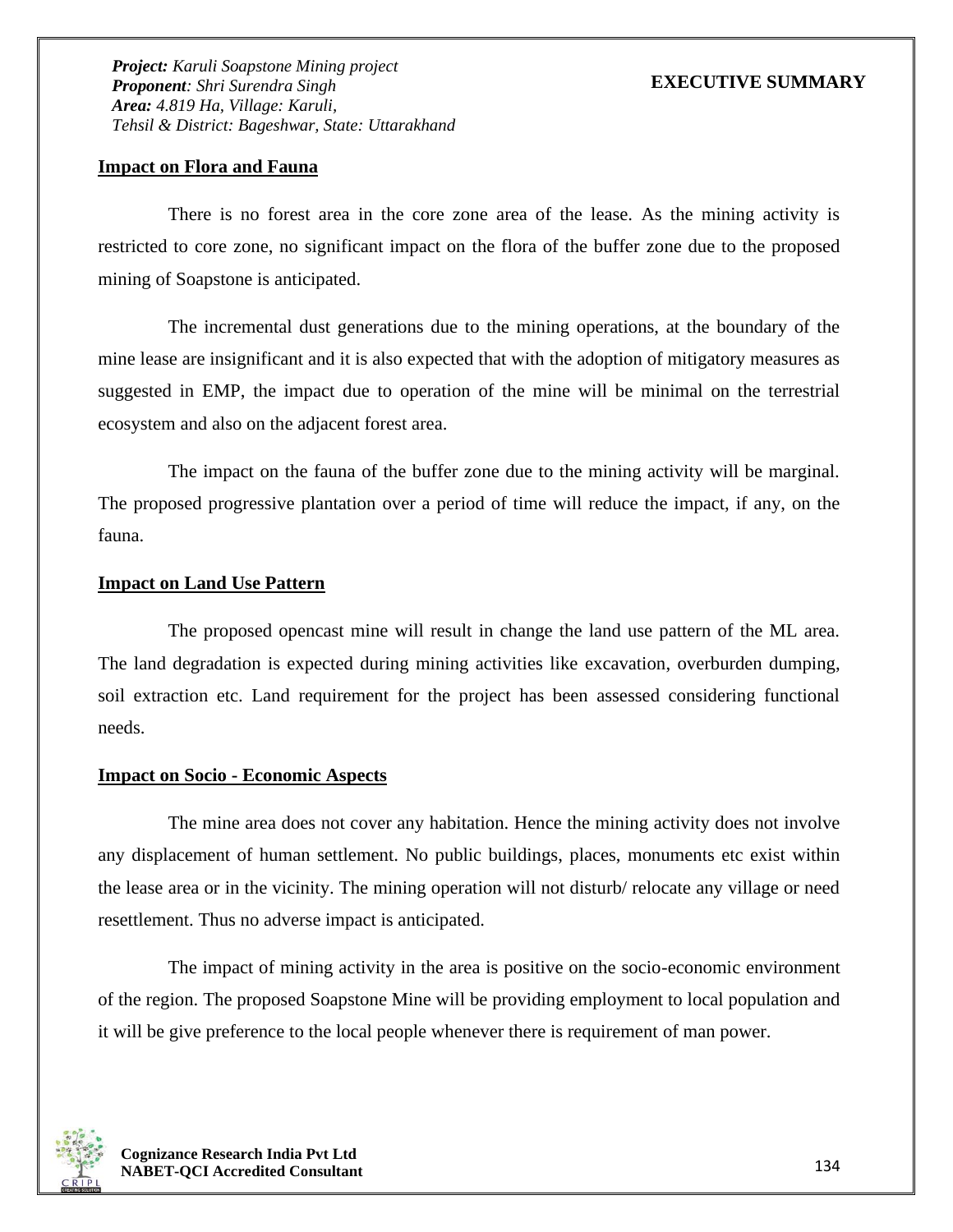## **ENVIRONMENTALMANAGEMENTPLAN**

The summary of environmental mitigation measures are given in below table

| <b>Impact Predicted</b>   | <b>Suggestive measure</b>                                                                                                                                                                                                                                                                                                                                                                                                                                                                                                                                                                                                                                                                                                                                                                                                                                                                                                                                                                                                                                                                                                                                               |
|---------------------------|-------------------------------------------------------------------------------------------------------------------------------------------------------------------------------------------------------------------------------------------------------------------------------------------------------------------------------------------------------------------------------------------------------------------------------------------------------------------------------------------------------------------------------------------------------------------------------------------------------------------------------------------------------------------------------------------------------------------------------------------------------------------------------------------------------------------------------------------------------------------------------------------------------------------------------------------------------------------------------------------------------------------------------------------------------------------------------------------------------------------------------------------------------------------------|
| Disturbance<br>of<br>free | Awareness camps will be conducted for labours to make them<br>$\bullet$                                                                                                                                                                                                                                                                                                                                                                                                                                                                                                                                                                                                                                                                                                                                                                                                                                                                                                                                                                                                                                                                                                 |
| movement/living of wild   | aware about sensitivity/importance of forest life                                                                                                                                                                                                                                                                                                                                                                                                                                                                                                                                                                                                                                                                                                                                                                                                                                                                                                                                                                                                                                                                                                                       |
| fauna                     | No tract or new road for movement of labours or vehicles be<br>$\bullet$<br>laid in reserve forest area, this will prevent forest<br>fragmentation, encroachment and human – animal encounter<br>Care will be taken that noise produced during vehicles<br>movement for carrying materials are within the permissible<br>noise level. Higher noise level in the forest area will lead to<br>restless and failure in detection of calls of mates and young<br>ones<br>Care will be taken that no hunting of animals carried out by<br>labours<br>If wild animals are noticed crossing the core zone, it will not<br>be disturbed at all<br>Labours will not be allowed to discards food, plastic etc.,<br>which can attract animals near the core site<br>Only low polluting vehicle will be allowed for carrying ore<br>materials. All vehicles allowed in the project site area will<br>have to provide pollution under control certificate at the end of<br>three months<br>No honk will be allowed in the forest area, noise level will be<br>within permissible limit (silent zone-50dB during day time) as<br>per noise pollution (regulation and control), rules, |
|                           | 2000, CPCB norms                                                                                                                                                                                                                                                                                                                                                                                                                                                                                                                                                                                                                                                                                                                                                                                                                                                                                                                                                                                                                                                                                                                                                        |

# **Table Proposed Environmental Mitigation Measures**

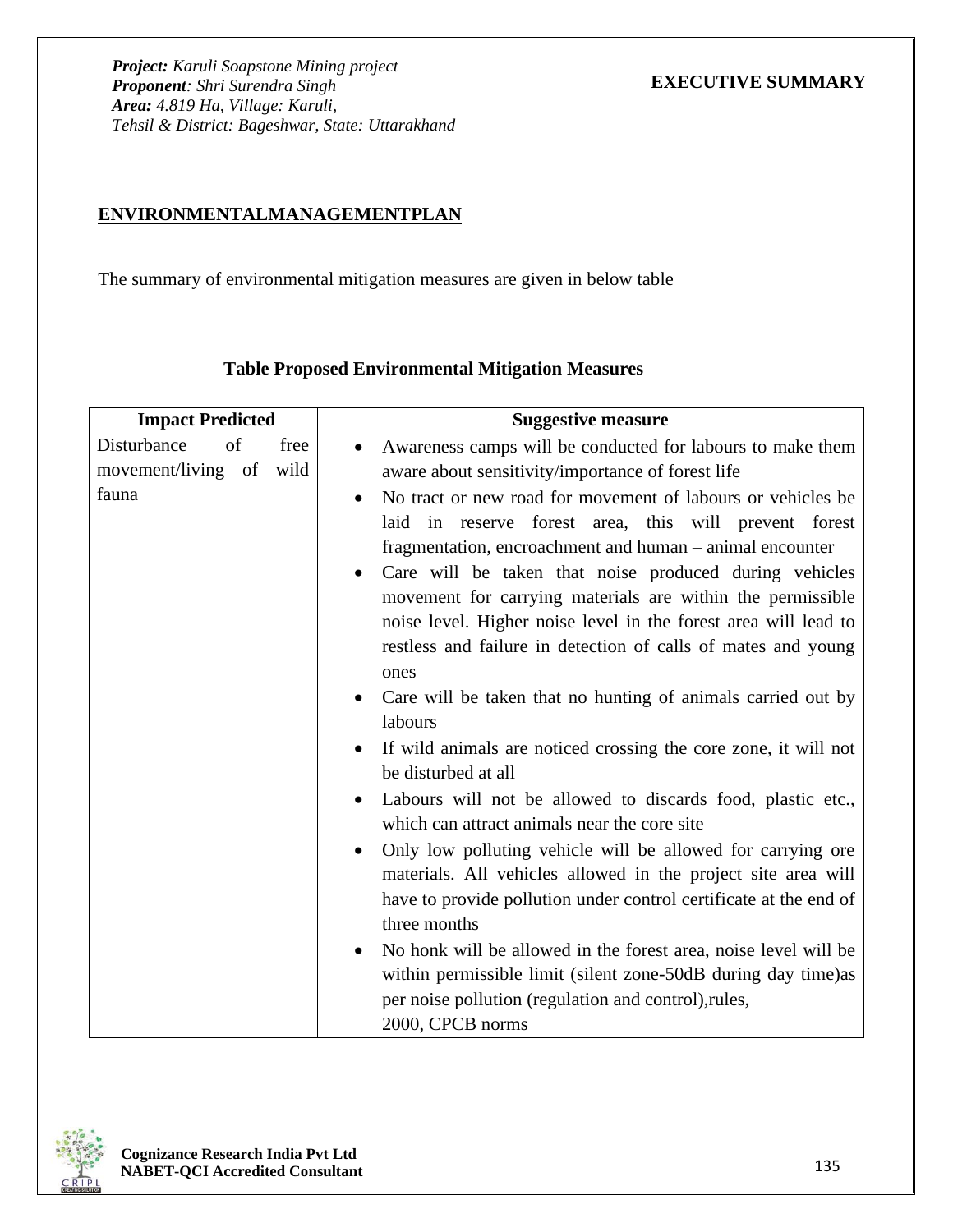| Harvesting of forest flora | No tree cutting, chopping, lumbering, uprooting of shrubs and<br>$\bullet$<br>herbs should be allowed |
|----------------------------|-------------------------------------------------------------------------------------------------------|
|                            | • No pilling of ore material should in the reserve forest area                                        |
|                            | Collections of economically important plants will be fully<br>restricted                              |

#### **ANALYSIS OF ALTERNATIVES**

The Soapstone has been identified based on the result of geological investigations and exploration carried out by the Geological Survey of India (GSI). The mining projects are site specific as such alternate sites were not considered.

The mine is operated by opencast mechanized method of mining. No other alternative technologies can be used because of the hard nature of the ore. Proposed mine is using eco-friendly measures to minimize the impact of mining on the surrounding environment.

### **ENVIRONMENTAL MONITORINGPROGRAM**

| <b>Attributes</b> | <b>Sampling</b>           |                  | <b>Measurement</b>  | <b>Test Procedure</b>   |  |  |
|-------------------|---------------------------|------------------|---------------------|-------------------------|--|--|
|                   | <b>Network</b>            | <b>Frequency</b> | <b>Method</b>       |                         |  |  |
|                   | <b>A. Air Environment</b> |                  |                     |                         |  |  |
| <b>Pollutants</b> | 5 locations in            | Once in a        | Gravimetric         |                         |  |  |
| PM2.5             | project<br>the            | season.          | method              |                         |  |  |
| $PM_{10}$         | impact<br>area            |                  | Gravimetric         |                         |  |  |
|                   | (Minimum<br>2             |                  | method              |                         |  |  |
| SO <sub>2</sub>   | Locations<br>in           |                  | <b>EPA</b> Modified | Absorption inPotassium  |  |  |
|                   | upwind<br>side,           |                  | West & Geake        | Tetra Chloromercurate   |  |  |
|                   | 3<br>sites<br>in          |                  | method              | followed by             |  |  |
|                   | Downwind                  |                  |                     | Colorimetric estimation |  |  |
|                   | side / impact             |                  |                     | using P-Rosaniline      |  |  |
|                   | zone and 1 in             |                  |                     | hydrochloride and       |  |  |
|                   | core zone)                |                  |                     | Formaldehyde (IS:       |  |  |
|                   |                           |                  |                     | 5182 Part - II).        |  |  |
| NO <sub>2</sub>   |                           |                  | Arsenite            | Absorption indil.       |  |  |
|                   |                           |                  | modified            | NaOH and then           |  |  |
|                   |                           |                  | Jacob               | estimated               |  |  |

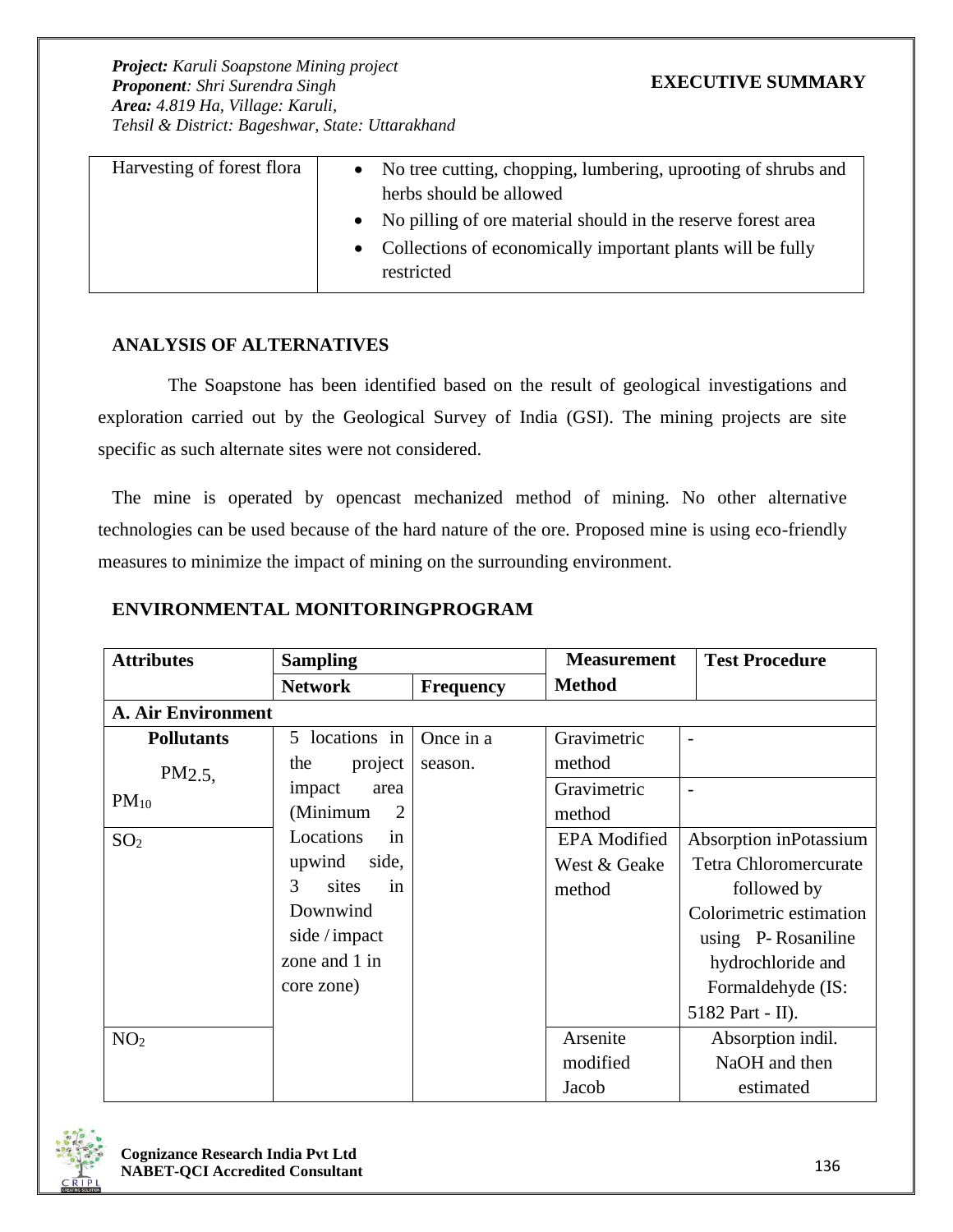# **EXECUTIVE SUMMARY**

|                             |                  |             | Hochheiser  | colorimetrically with       |
|-----------------------------|------------------|-------------|-------------|-----------------------------|
|                             |                  |             |             | sulphanilamide and N        |
|                             |                  |             |             | (I-Nepthyle) Ethylene       |
|                             |                  |             |             | diamineDihydrochlori        |
|                             |                  |             |             | deandHydrogenPeroxi         |
|                             |                  |             |             | de                          |
|                             |                  |             |             | (CPCB Method).              |
| <b>B. Water Environment</b> |                  |             |             |                             |
| pH, Turbidity,              | Set of grab      | Diurnal and | As per IS   | Samples for water           |
| Colour, Odour,              | samples during   | Season wise | 10500       | quality should be           |
| Taste, TDS, Total           | pre and post-    |             |             | collected and analyzed      |
| Hardness,                   | monsoon for      |             |             | as per : $IS : 2488$ (Part  |
| Calcium                     | ground and       |             |             | 1-5) methods for            |
| hardness,                   | surface Water    |             |             | sampling and testing of     |
| Magnesium                   | in the vicinity. |             |             | <b>Industrial effluents</b> |
| hardness,                   |                  |             |             | Standard methods for        |
| Chloride,                   |                  |             |             | examination of water        |
| Fluoride,                   |                  |             |             | and wastewater analysis     |
| Sulphate,                   |                  |             |             | published by American       |
| Nitrates,                   |                  |             |             | <b>Public Health</b>        |
| Alkalinity, Iron,           |                  |             |             | Association.                |
| Copper,                     |                  |             |             |                             |
| Manganese,                  |                  |             |             |                             |
| Mercury,                    |                  |             |             |                             |
| Cadmium,                    |                  |             |             |                             |
| Selenium,                   |                  |             |             |                             |
| Arsenic, Cyanide,           |                  |             |             |                             |
| Lead,                       |                  |             |             |                             |
| Zinc,                       |                  |             |             |                             |
| Chromium,                   |                  |             |             |                             |
| Aluminum,                   |                  |             |             |                             |
| Boron,                      |                  |             |             |                             |
| Phenolic                    |                  |             |             |                             |
| Compounds                   |                  |             |             |                             |
|                             |                  | C. Noise    |             |                             |
| <b>Noise</b><br>levels at   | Mine Boundary    | Quarterly   | As per CPCB | As<br>per                   |
| Day & night time -          | , High noise     | Half        | norms       | <b>CPCB</b>                 |
| Leq $dB(A)$                 | generating areas | yearly      |             | norms                       |



**Cognizance Research India Pvt Ltd NABET-QCI Accredited Consultant**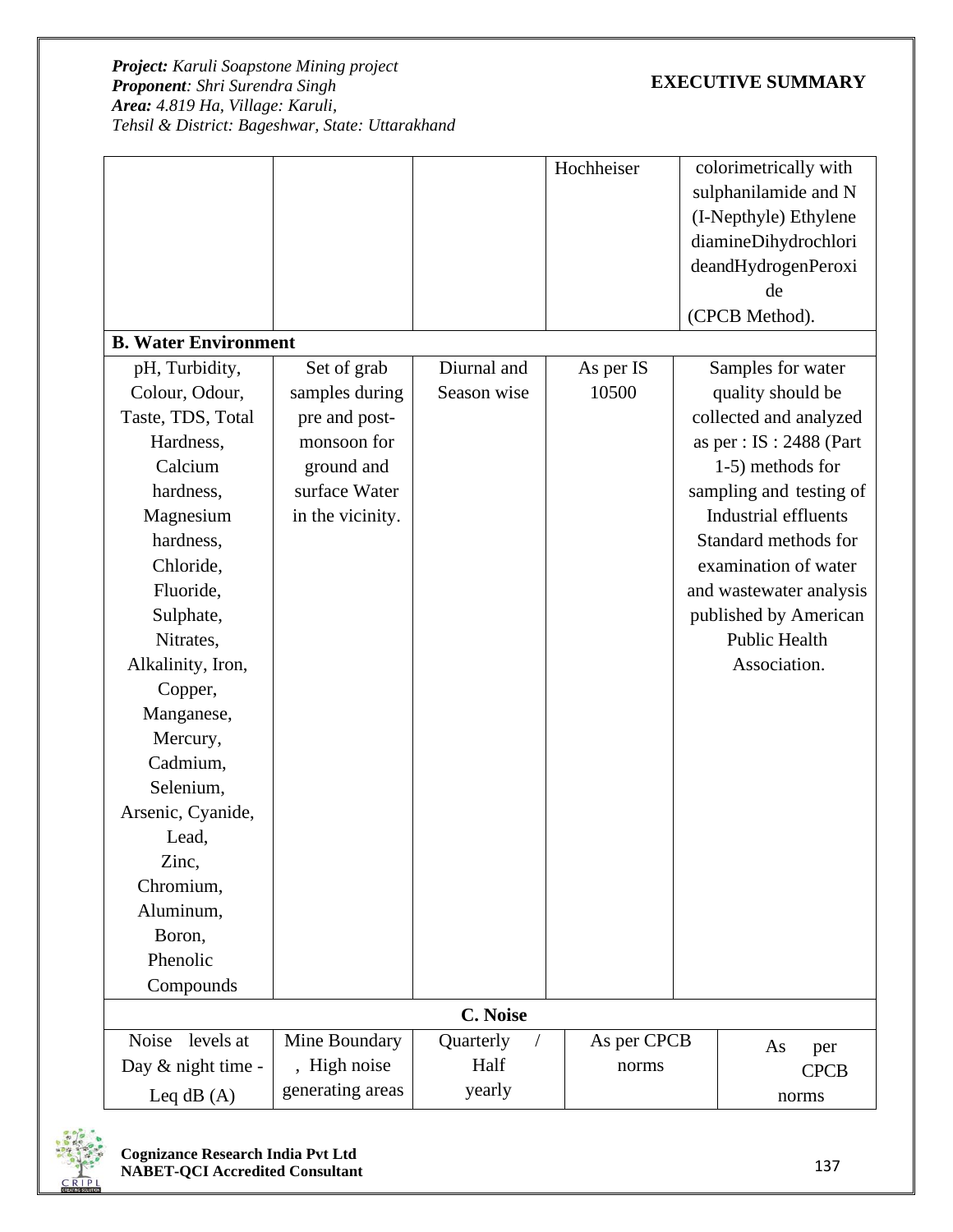## **EXECUTIVE SUMMARY**

|                    | within          |                  |             |                      |
|--------------------|-----------------|------------------|-------------|----------------------|
|                    | the lease       |                  |             |                      |
|                    |                 | D. Soil          |             |                      |
| <b>Bulk</b><br>pH, | 3 locations     | Yearly/half      | As per      | As<br>per            |
| Density, Soil      | in the project  | yearly           | <b>USDA</b> | <b>USDA</b>          |
| texture,           | impact area     |                  | Method      | Method               |
| Nitrogen,          |                 |                  |             |                      |
| Available          |                 |                  |             |                      |
| Phosphorus,        |                 |                  |             |                      |
| Potassium,         |                 |                  |             |                      |
| Calcium,           |                 |                  |             |                      |
| Magnesium,         |                 |                  |             |                      |
| Sodium, Electrical |                 |                  |             |                      |
| Conductivity,      |                 |                  |             |                      |
| Organic Matter,    |                 |                  |             |                      |
| Chloride           |                 |                  |             |                      |
|                    |                 | E. Socioeconomic |             |                      |
| Demographic        | Socioeconomic   | Minimum<br>for   | Primary     | Secondary<br>data    |
| structure          | survey is based | two phases of    |             | from census          |
| Infrastructure     | <sub>on</sub>   | the project      |             | records, statistical |
| resource base      | proportionate,  |                  |             | hard books, topo     |
| Economic           | stratified and  |                  |             | sheets, health       |
| resource base      | random          |                  |             | Records<br>and       |
| Health status:     | sampling        |                  |             | relevant official    |
| Morbidity          | method          |                  |             | records available    |
| pattern Cultural   |                 |                  |             | withGovt.            |
| and Aesthetic      |                 |                  |             | Agencies             |
| attributes         |                 |                  |             |                      |
| Education          |                 |                  |             |                      |

### **COST ESTIMATES**

The details of the cost to for the Environmental Management plan for 5 years, the budget for Corporate Environmental Responsibility (CER) and year wise allocation of funds for the various activities proposed to be taken up under CER programme has been given in below **Table No – 10.4**

CER plan is given below:

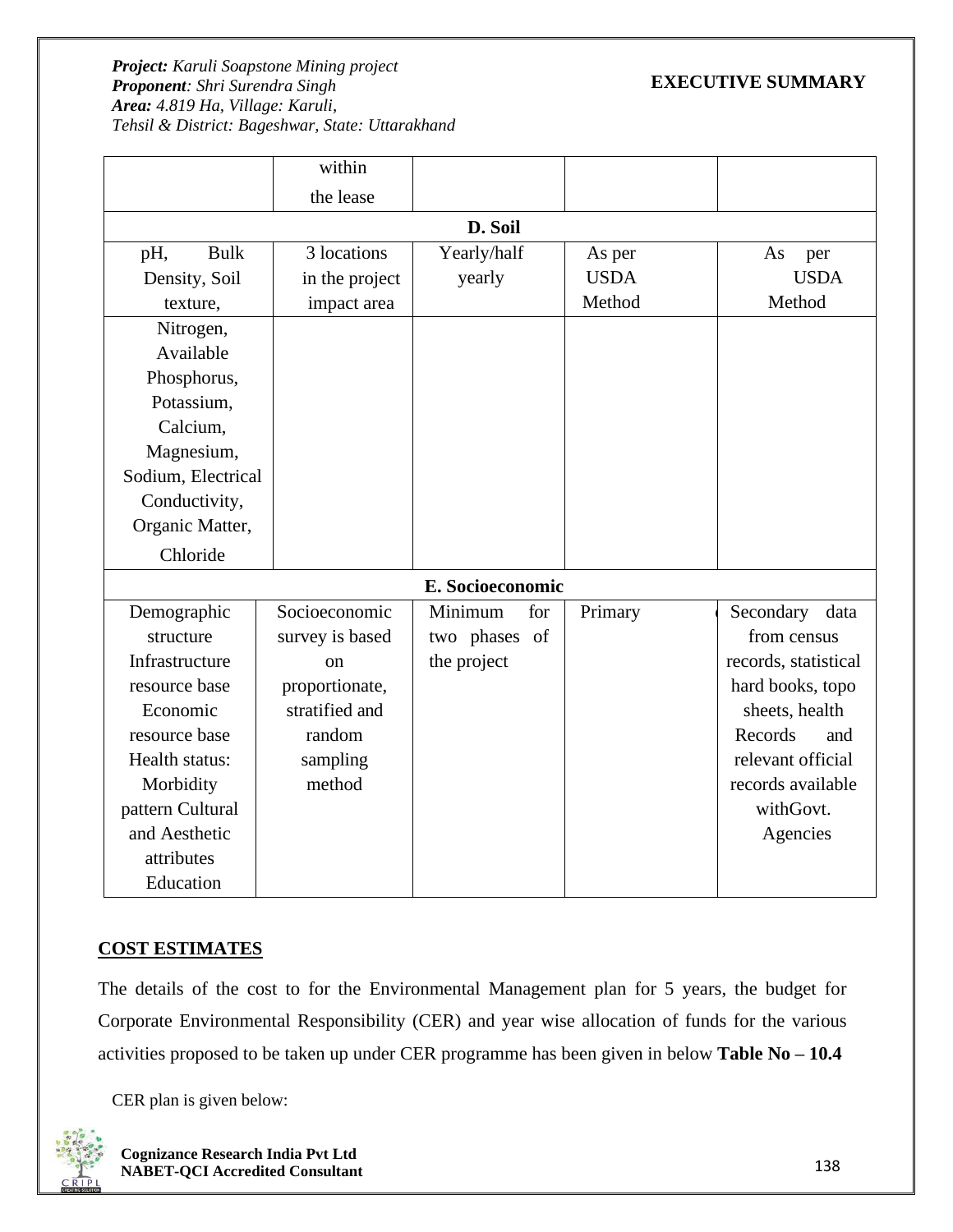- $\triangleright$  Total Cost of the Project = Rs.55.99Lakhs
- ➢ Yearly CER cost for the project, i.e. 5% of the total project cost Rs. (2.80 Lakhs)

### **This is the proposed cost CER Plan, Activities and actual cost will be finalized as per the Actual need of the area.**

#### **(ON THE BASIS OF NEED BASE ASSESSMENT SURVEY)**

| <b>S. No.</b> | <b>Activity</b>                | Cost per Unit (Rs) | Quantity | Total (Rs.) |
|---------------|--------------------------------|--------------------|----------|-------------|
|               |                                |                    |          |             |
| 1.            | Installation of Solar street   | 15,000             | 10       | 1,50,000    |
|               | light in vill -Karuli          |                    |          |             |
| 2.            | Construction of Toilets for    | 80,000             | 1        | 8,0,000     |
|               | Women in vill - Karuli         |                    |          |             |
| 3.            | Distribute Stationary nearby   | 49955              |          | 49955       |
|               | School vill - Karuli           |                    |          |             |
|               | <b>Total Proposed CER Cost</b> |                    |          | 2,79,955    |
|               |                                |                    |          |             |

#### **Table-Budget allotted for CER**

#### **Table Budget allotted for project operation cost & Environmental Management Programme**

| S. No.       | Description                                                                                                                                          | Unit                                                                                                                                                                                       | Total (Rs.) |
|--------------|------------------------------------------------------------------------------------------------------------------------------------------------------|--------------------------------------------------------------------------------------------------------------------------------------------------------------------------------------------|-------------|
|              | A. Project Operation Cost                                                                                                                            |                                                                                                                                                                                            |             |
| $\mathbf{1}$ | Manpower Cost:<br>Mine Engineer (Full time) - 01<br>Geologist<br>(Full time)<br>$-01$<br>Skilled workers<br>$-02$<br>Un skilled: Laborers charge -17 | (Total Man power 21)<br>Assuming 240days<br>Rs. 25,000/ month= 3,00,000<br>Rs. 35,000/ month= 4,20,000<br>Rs. 500/ day= 1,20,000 x<br>$2=2,40,000$<br>Rs.370 / day=<br>88,800x17=15,09,600 | 24,69,600   |

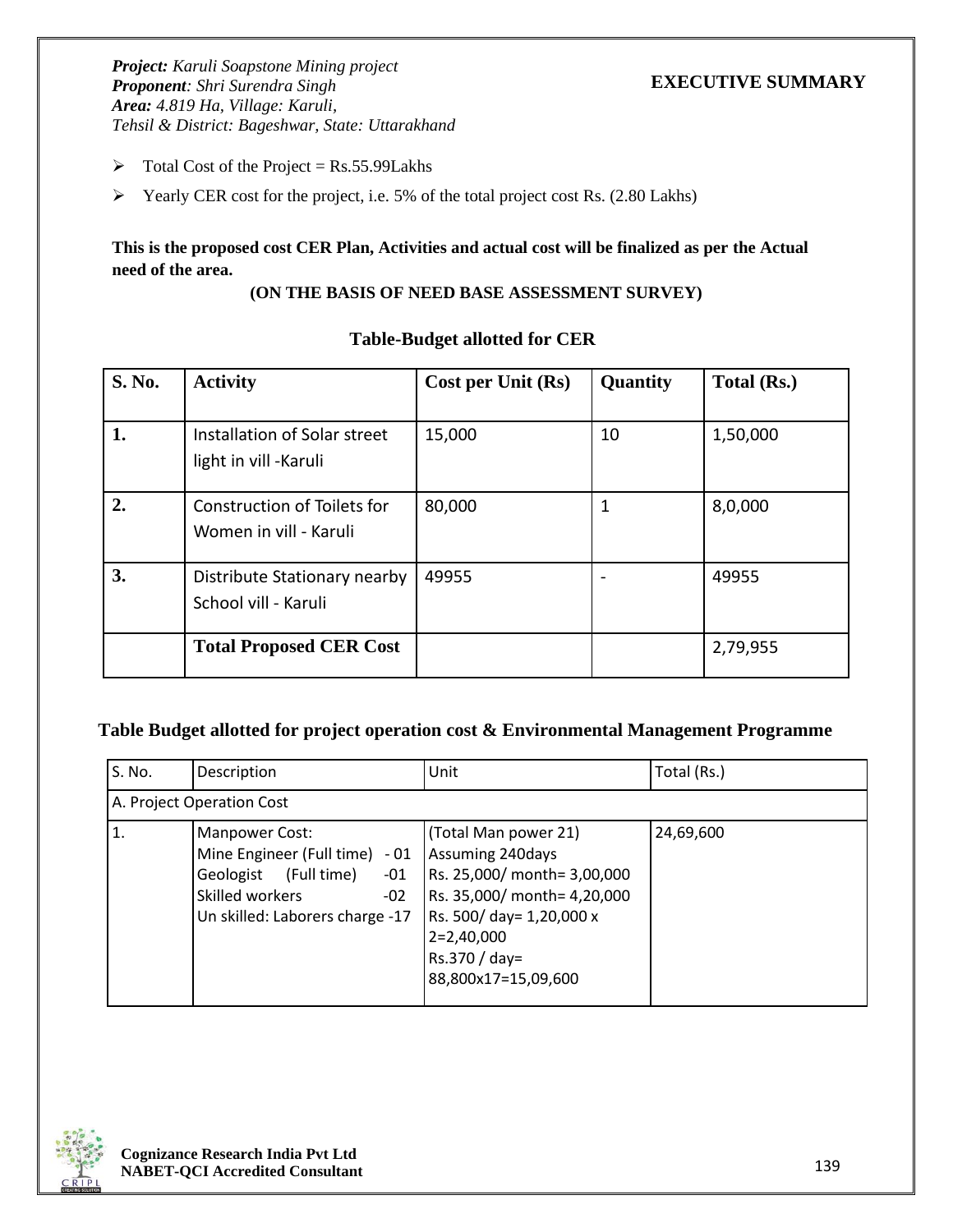# **EXECUTIVE SUMMARY**

| 2. | <b>Expenditure on Occupational</b><br>Health:<br>PPE Kit, First Aid Facility, Mask,<br>Hand wash & Sanitizer<br>Medical checkup and Medicine<br>(Once in a month) | 3000/worker (3000 x 21)=<br>63,000<br>Doctor's visit: 10,000/ month (<br>8 working months) =80,000<br><b>Medicines (Assuming</b><br>500/worker)<br>$500 \times 21 = 10,500$<br>(Mine operation Month: 8) =<br>84,000 | 2,27,000                        |
|----|-------------------------------------------------------------------------------------------------------------------------------------------------------------------|----------------------------------------------------------------------------------------------------------------------------------------------------------------------------------------------------------------------|---------------------------------|
| 3. | Equipment's/Tools/Machineries   240 days Assuming                                                                                                                 | Rs.5000/day                                                                                                                                                                                                          | 12,00,000                       |
| 4. | <b>Drinking and Sanitary Facilities</b>                                                                                                                           | Rs. 2000/day for<br>drinking/domestic (240 days)<br>Rs. 30,000/ Bio-toilets x 2                                                                                                                                      | 5,40,000                        |
|    | Total Project Operation Cost (A)                                                                                                                                  |                                                                                                                                                                                                                      | Rs. 44,36,600<br>(44.366 Lakhs) |

| B. Break-up of Expenditure on Environment Protection & Environment Management |                                                                                                                                                                                 |                                                                                                                                                                                                              |          |  |
|-------------------------------------------------------------------------------|---------------------------------------------------------------------------------------------------------------------------------------------------------------------------------|--------------------------------------------------------------------------------------------------------------------------------------------------------------------------------------------------------------|----------|--|
| 5.                                                                            | Haulage Road Repair & Maintenance<br>Filling, Leveling and widening of the road up to<br>width of 6m and length of 200 m.<br>Setting & Fixing of Cut Stone on the leveled road. | Annual<br>200 m (L) $x 6$ m (W)                                                                                                                                                                              | 1,00,000 |  |
| 6.                                                                            | Water Sprinkling on Haulage Road for Dust<br>Suppression                                                                                                                        | Assuming Rs.1000/day for<br>240 days of working<br>Tanker Cost: Rs. 1000/Tanker<br>Tanker Capacity: 5000 liter,<br>No. of Tankers required: 1                                                                | 2,40,000 |  |
| 7.                                                                            | Plantation along the road side<br>& post plantation care                                                                                                                        | Plantation@120/sapling<br>(2000 sapling/Year)<br>Post plantation care<br>@500/day<br>(For 2000 Saplings<br>Annually.i.e.365 days).<br>Note: Annual cost will<br>increase with increase in no.<br>of sapling. | 4,22,500 |  |

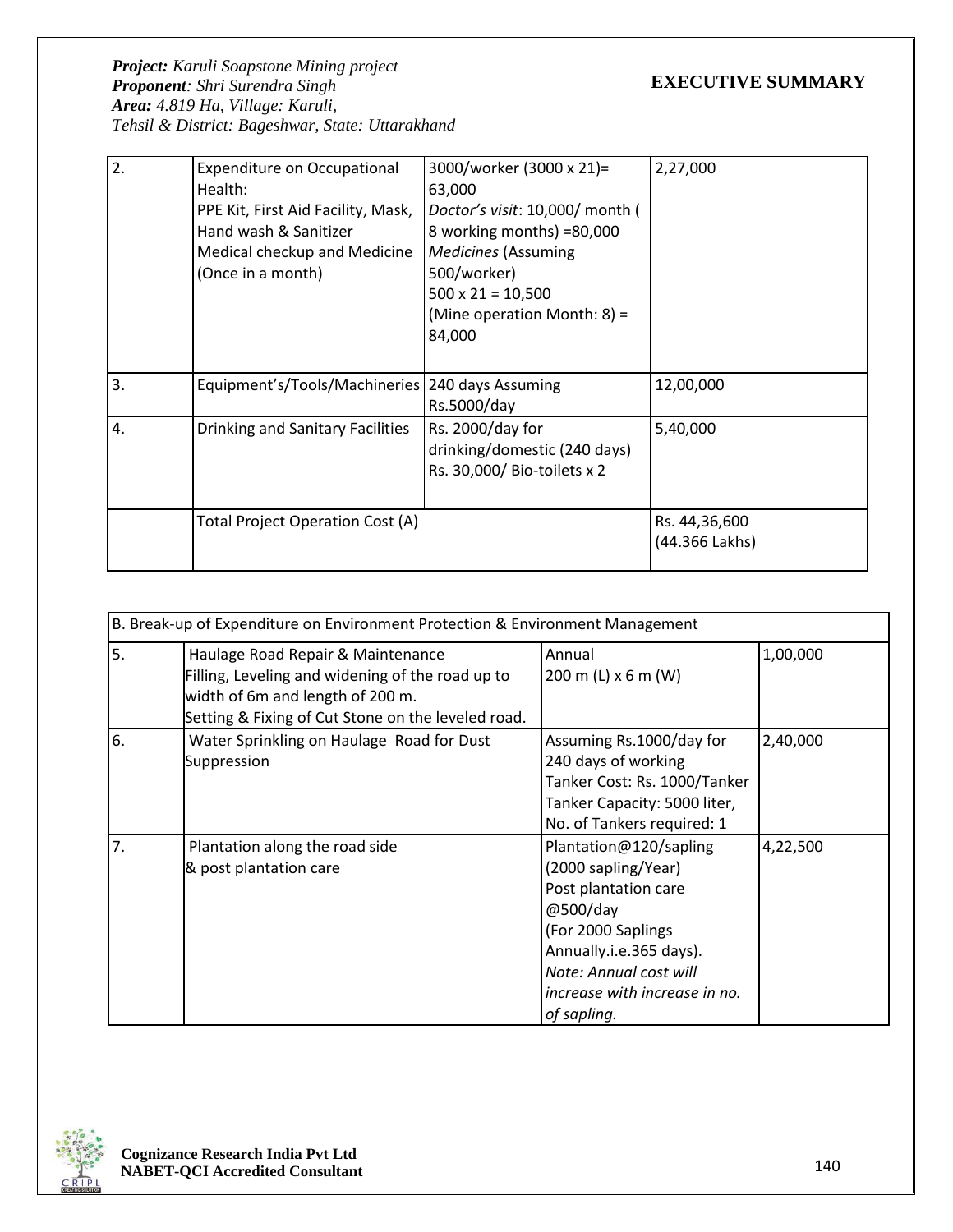## **EXECUTIVE SUMMARY**

| 8. | <b>Environmental Monitoring &amp; Compliances.</b> | Half Yearly Monitoring of<br><b>Environmental Parameters</b><br>viz. Air, water, Noise & Soil.<br>Half Yearly Submission of<br>Compliances. | 4,00,000                                     |
|----|----------------------------------------------------|---------------------------------------------------------------------------------------------------------------------------------------------|----------------------------------------------|
|    | Total Environment Protection & Management Cost (B) |                                                                                                                                             | Rs. 11,62,500<br>(11.625 Lakhs)              |
|    | Total Project Cost (A+B)                           |                                                                                                                                             | Rs. 44.366 +<br>$11.625 =$<br>(55.991 Lakhs) |

#### **ADDITIONAL STUDIES**

#### **Risk Assessment and Disaster Management Plan**

The complete mining operation will be carried out under the management control and direction of a qualified mine manager holding Mines Manager's Certificate of Competency. Moreover, mining staff will be sent to refresher courses from time to time to keep them updated.

#### **Disaster Management Plan**

Emergency preparedness is an important aspect in the planning of Disaster Management. Personnel would be trained suitably and prepared mentally and physically in emergency response through carefully planned, simulated procedures. Similarly, the key personnel and essential personnel shall be trained in the operations.

#### **PUBLIC CONSULTATION**

#### **Public Hearing**

In consonance with the EIA notification dated 14th September 2006, vide section 1 (a) related to Public Hearing, the draft EIA/EMP report submitted to the Uttarakhand Environment Protection & Pollution Control Board (UEPPCB) for public hearing.